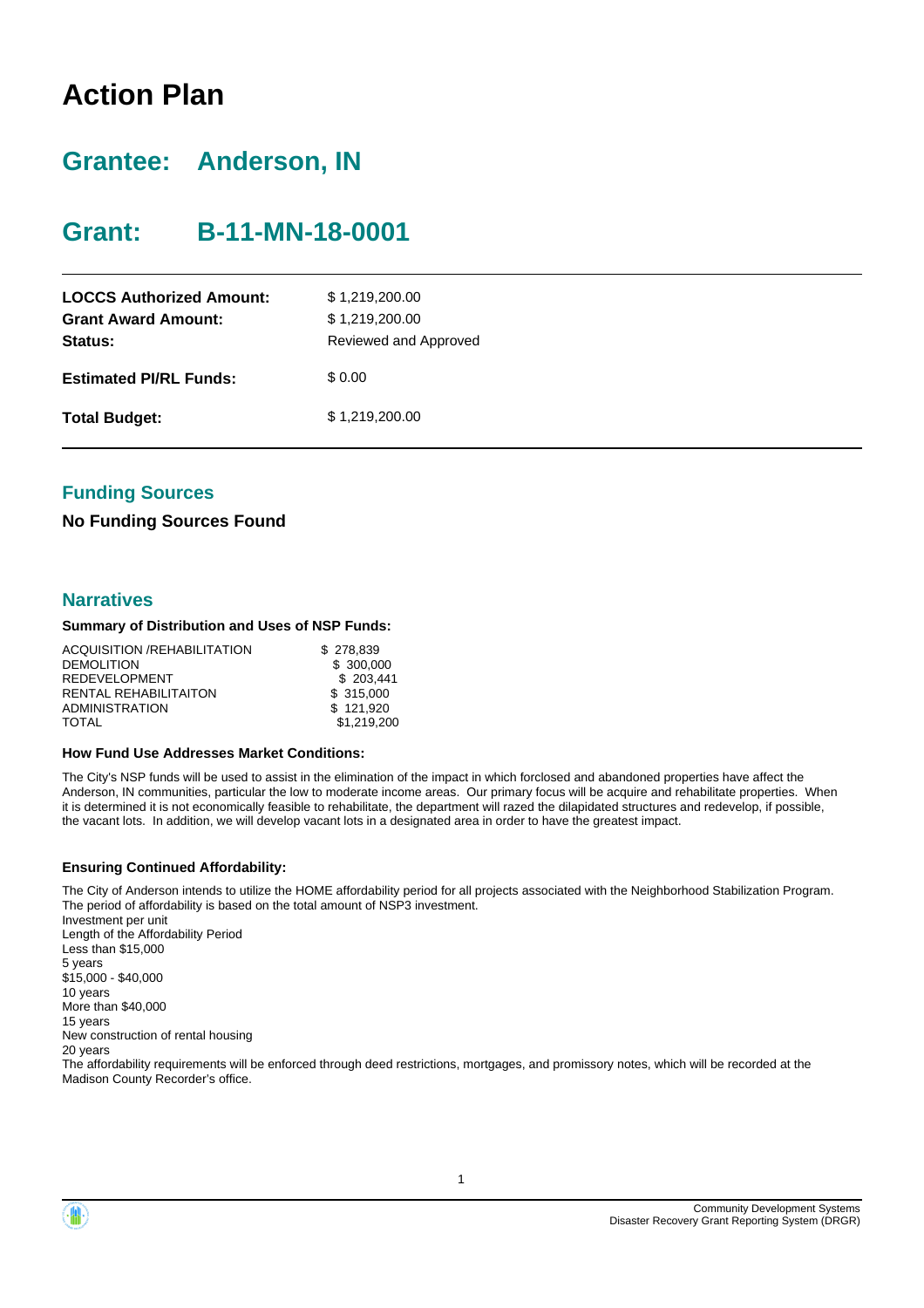#### **Definition of Blighted Structure:**

Blighted structure – a structure is blighted when it exhibits objectively determinable signs of deterioration sufficient to constitute a threat to human health, safety and public welfare.

#### **Definition of Affordable Rents:**

The City of Anderson will use the affordable rents for Anderson, IN as defined by HUD for the HOME Program. HOME Program Rents (Includes all eligible utilities) Effective May 14, 2010

Number of Bedrooms

 $$872$ 

| 0<br>1<br>2<br>3<br>4 | <b>High HOME Rents</b> | Low HOME Rents |
|-----------------------|------------------------|----------------|
|                       | \$563<br>\$564         | \$563<br>\$564 |

 \$ 908 \$ 908 HOME rents: www.hud.gov/offices/cpd/affordablehousing/programs/home/limits/rent/index.cfm

#### **Housing Rehabilitation/New Construction Standards:**

 $$678$ <br> $$872$ <br> $$872$ 

See www.cityofanderson.com for complete rehabilitation standards document

#### **Vicinity Hiring:**

To comply with the NSP3 statute concerning for vicinity hiring, the City of Anderson will make every effort , when there is a need for additional employees, to hire employees who reside in the NSP3 target areas, and will require contractors to make the every attempt to do the same. In doing so, the City will coordinate these vicinity hiring provisions with it Section 3 program requirements. The City will take the following steps to meet this requirement:

Since the vicinity hiring requirements implicates the grantee, as well as developers, contractors, and vendors who hire and subcontract for NSP3 funded projects. The grantee will, when faced with a choice between a qualified contractor/developer/job applicant located in the vicinity area and a qualified contractor/developer/job applicant from outside the vicinity area, select the qualified contractor/developer/job applicant from inside the area.

Developers who hire new employees must, to the maximum extent possible, hire workers who live in the NSP3 program area and contract with small businesses that are either owned and operated by persons residing in the vicinity of the project. A provision will be inserted in all development agreements and contracts incorporating this requirement.

· To the maximum extent possible, the City will utilize Section 3 guidelines to hire people/businesses from the local vicinity to carry out any aspect of this activity should the need arise for additional employees or contractors.

The City will require that any subrecipient or developer (or subsequent contractors) follow HUD Section 3 regulations as well as ensure that subrecipients or developers make efforts to market new jobs associated with the project to individuals or companies within the vicinity of the project as described.

#### **Procedures for Preferences for Affordable Rental Dev.:**

The City of Anderson will follow the Flaherty and Collins procedures for preferences of its affordable rental development.

#### **Grantee Contact Information:**

Lelia Kelley lkelley@cityofanderson.com 7656486096 120 E. 8th Street, P.O. Box 2100, Anderson, IN 46018

# **Project Summary**

**Project # Project Title Grantee Activity # Activity Title**

9999 **Part Constructed Balance Restricted Balance No activities in this project** 

B-11-MN-18-0001-01 Property Acquisition-B

 $\overline{2}$ 

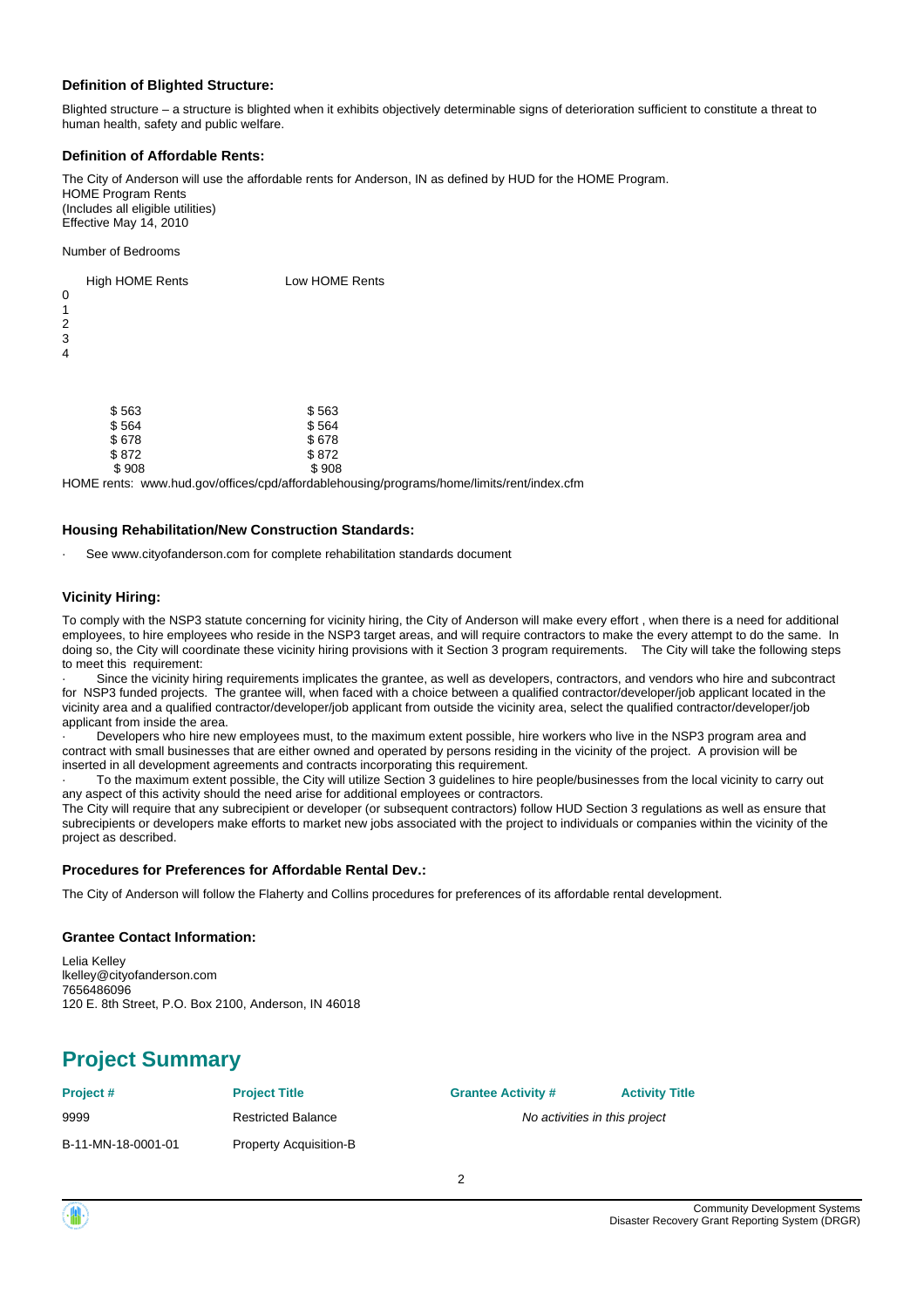|                    |                                | No activities in this project |                                                     |  |  |  |
|--------------------|--------------------------------|-------------------------------|-----------------------------------------------------|--|--|--|
| B-11-MN-18-0001-02 | Demolition-D                   | AND-04A                       | 2813 Nichol Avenue - Demolitioin                    |  |  |  |
|                    |                                | AND-04A1                      | 2600 Nichol Avenue - Edgewood Plaza                 |  |  |  |
|                    |                                | AND-04A2                      | <b>Edgewood Area Demolition</b>                     |  |  |  |
| B-11-MN-18-0001-03 | <b>New Construction</b>        | AND-12a                       | 1603 WEST 12TH STREET - NEW<br><b>CONSTRUCTION</b>  |  |  |  |
|                    |                                | AND-12b                       | 1904 SHERIDAN - NEW<br><b>CONSTRUCTION</b>          |  |  |  |
| B-11-MN-18-0001-04 | Acquisition/Rehabilitation (B) | AND-14-H2-B                   | <b>Rental Rehabilitation (B)</b>                    |  |  |  |
|                    |                                | AND-14H1                      | <b>Celebration Rehab</b>                            |  |  |  |
|                    |                                | AND-14H1-A                    | Acquisition/Rehabilitation - 1003 S.<br>Madison Ave |  |  |  |
| B-11-MN-18-0001-05 | Administration                 | AND-14A                       | Administration                                      |  |  |  |

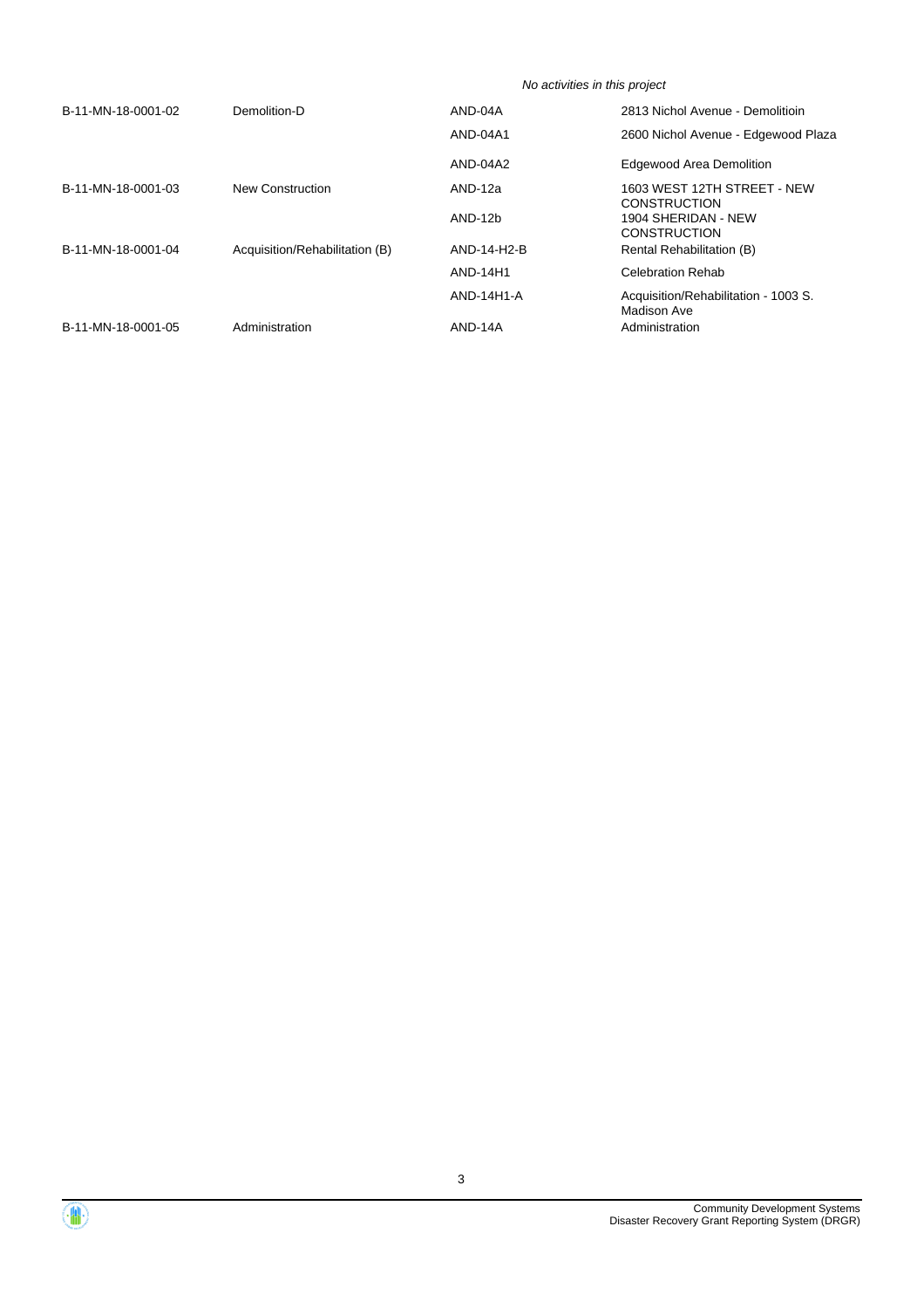# **Activities**

# **Project # / B-11-MN-18-0001-02 / Demolition-D**

| <b>Grantee Activity Number:</b><br><b>Activity Title:</b>                | AND-04A<br>2813 Nichol Avenue - Demolitioin |                                            |            |                        |                        |
|--------------------------------------------------------------------------|---------------------------------------------|--------------------------------------------|------------|------------------------|------------------------|
| <b>Activity Type:</b>                                                    |                                             | <b>Activity Status:</b>                    |            |                        |                        |
| <b>Clearance and Demolition</b>                                          |                                             | Completed                                  |            |                        |                        |
| <b>Project Number:</b>                                                   |                                             | <b>Project Title:</b>                      |            |                        |                        |
| B-11-MN-18-0001-02                                                       |                                             | Demolition-D                               |            |                        |                        |
| <b>Projected Start Date:</b>                                             |                                             | <b>Projected End Date:</b>                 |            |                        |                        |
| 02/16/2011                                                               |                                             | 02/16/2012                                 |            |                        |                        |
| <b>Project Draw Block by HUD:</b>                                        |                                             | Project Draw Block Date by HUD:            |            |                        |                        |
| Not Blocked                                                              |                                             |                                            |            |                        |                        |
| <b>Activity Draw Block by HUD:</b>                                       |                                             | <b>Activity Draw Block Date by HUD:</b>    |            |                        |                        |
| Not Blocked                                                              |                                             |                                            |            |                        |                        |
| <b>Block Drawdown By Grantee:</b>                                        |                                             | <b>Total Budget:</b>                       |            | \$165,951.84           |                        |
| Not Blocked                                                              |                                             | <b>Most Impacted and</b>                   |            |                        |                        |
| <b>National Objective:</b>                                               |                                             | <b>Distressed Budget:</b>                  |            | \$0.00                 |                        |
| LMMI: Low, Moderate and Middle Income National Objective for<br>NSP Only |                                             | <b>Other Funds:</b><br><b>Total Funds:</b> |            | \$0.00<br>\$165,951.84 |                        |
| <b>Benefit Report Type:</b><br>Area Benefit (Census)                     |                                             |                                            |            |                        |                        |
| <b>Proposed Beneficiaries</b>                                            | <b>Total</b>                                | Low                                        | <b>Mod</b> |                        | Low/Mod%               |
| # of Persons                                                             | 1555                                        | 1555                                       |            |                        | 100.00                 |
| <b>Proposed Accomplishments</b>                                          |                                             | <b>Total</b>                               |            |                        |                        |
| # of Businesses                                                          |                                             | 1                                          |            |                        |                        |
| # of Properties                                                          |                                             | 1                                          |            |                        |                        |
| <b>LMI%:</b>                                                             |                                             |                                            |            |                        | 36.02                  |
| Activity is being carried out by<br>No                                   |                                             | Activity is being carried out through:     |            |                        |                        |
| <b>Organization carrying out Activity:</b><br>City of Anderson           |                                             |                                            |            |                        |                        |
| Proposed budgets for organizations carrying out Activity:                |                                             |                                            |            |                        |                        |
| <b>Responsible Organization</b>                                          |                                             | <b>Organization Type</b>                   |            |                        | <b>Proposed Budget</b> |

4

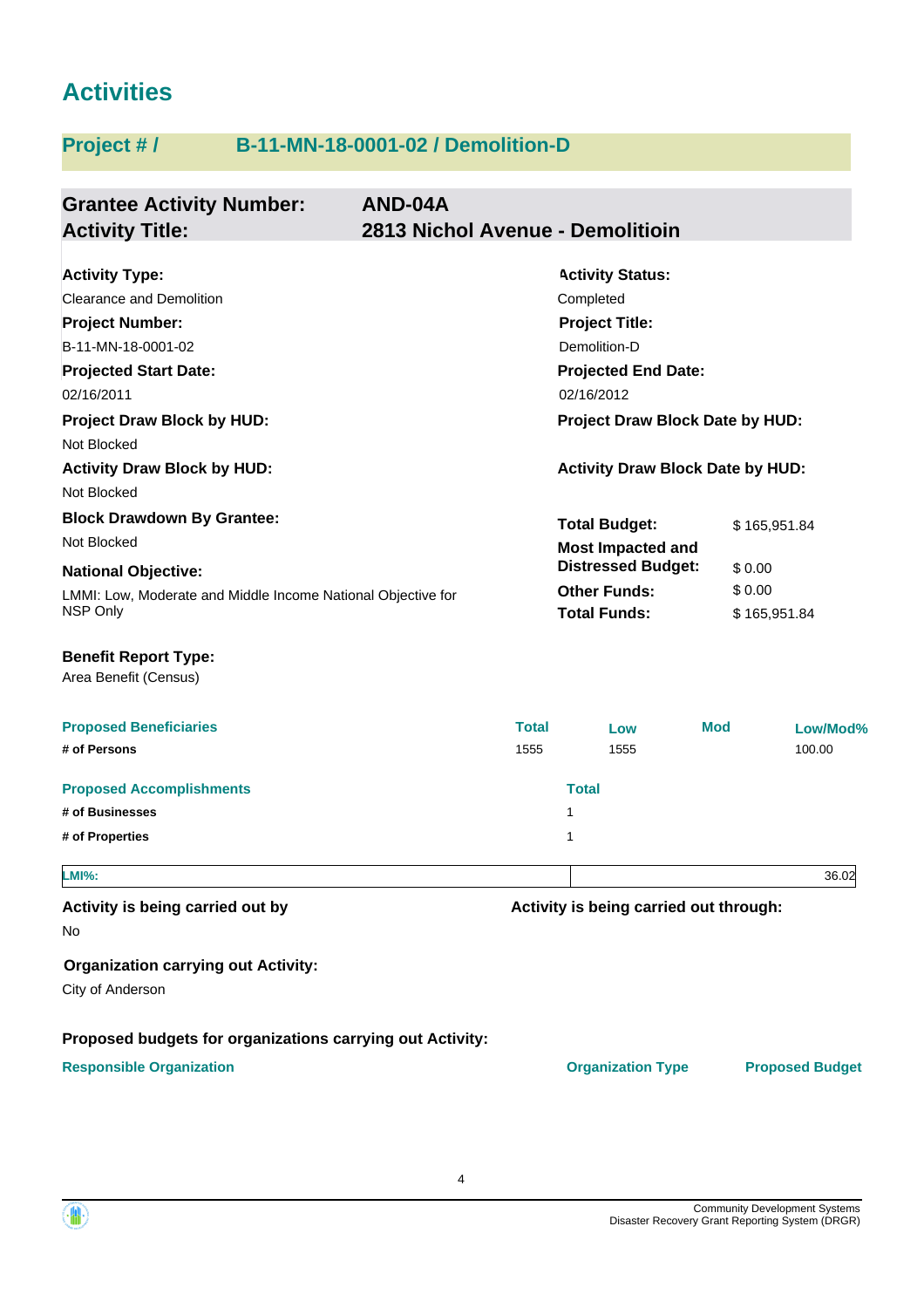#### **Location Description:**

C.T. 17.2

#### **Activity Description:**

Kmart West has been declared a blighted area by the Anderson Community Development Department and the Anderson Municipal Development Department. Kmart occupied this space for 10 years and has been vacant since 2005. There has been no interest from developers for rehabilitation, new development, demolition, clean up, etc. Over the years, the building and property are constantly being vandalized and therefore constantly deteriorating further and further, since its vacancy. In 2010, the Municipal Development Director has officially 'condemned' the property, making it even more difficult to sell. The longer that the building sits empty, the more expensive it is for the city to take care of, secure and maintain. The City of Anderson Nichol/Raible Avenue Redevelopment Plan from October, 2006 states that this entire area on Anderson's west side is of a high low income area, in a 'blighted' area and "one of the City's most visual distressing areas in Anderson. Other businesses in the area are in a state of disrepair and have the image of obsolescence and hard times." The overall area is cluttered with unattractive power lines and wooden poles and parking lots of very poor condition.

Condemning this large structure, demolishing it and reinvesting in new building construction and infrastructure in this area will not only make the entire area physically attractive, but attractive to developers to invest and bring new businesses.

**Environmental** None



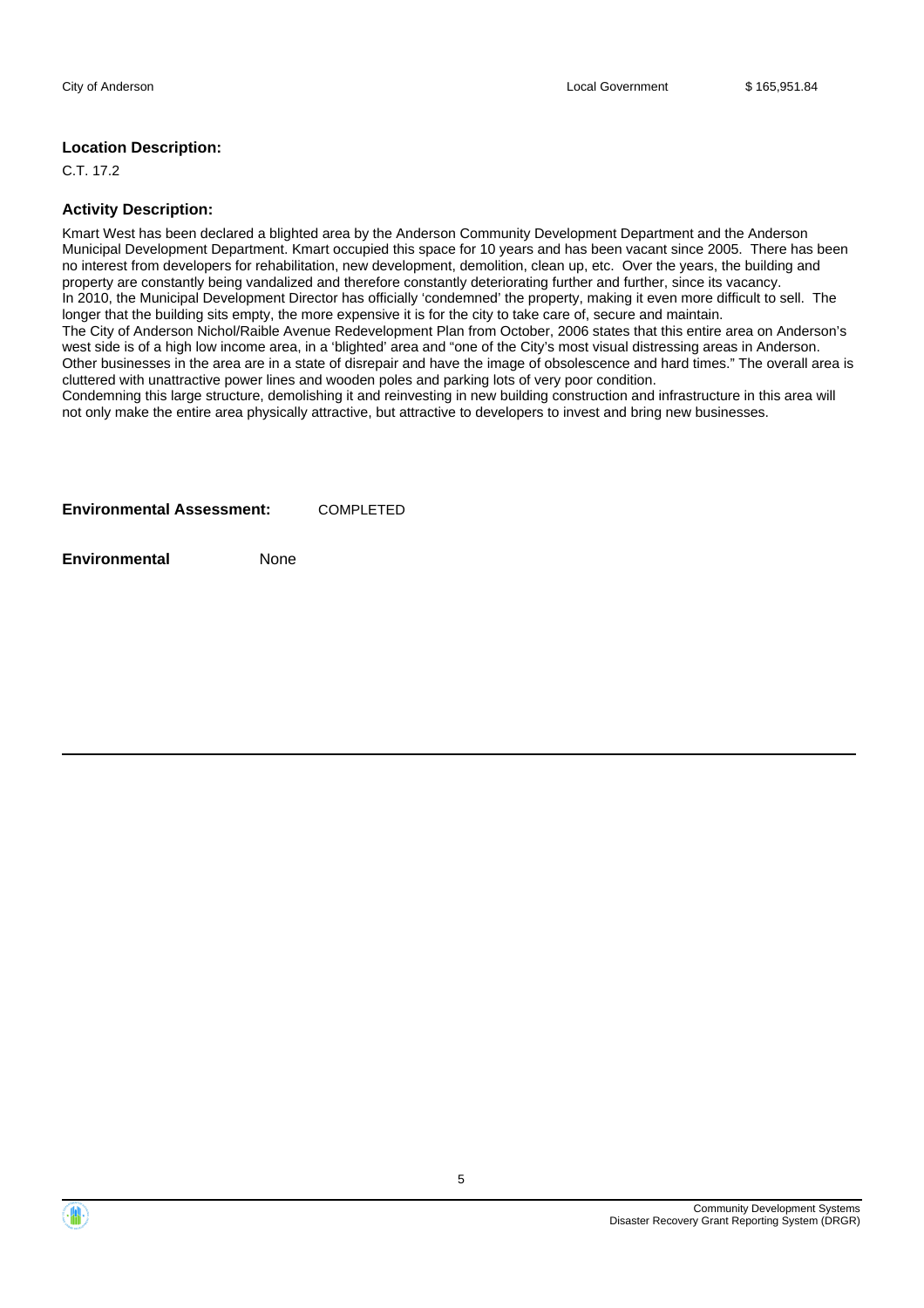**Grantee Activity Number: Projected Start Date:** LMMI: Low, Moderate and Middle Income National Objective for NSP Only **National Objective: Activity Status: Projected End Date: AND-04A1 Activity Type:** 03/09/2012 07/31/2012 Clearance and Demolition Completed **Activity Title: 2600 Nichol Avenue - Edgewood Plaza Project Number:** B-11-MN-18-0001-02 **Project Title:** Demolition-D **Total Budget:** \$253,833.88 **Other Funds:** \$ 0.00 **Total Funds:** \$253,833.88 **Proposed Beneficiaries Total Low Mod Low/Mod% # of Persons** 1555 1555 100.00 **Proposed Accomplishments Total # of buildings (non-residential)** 1 **Proposed budgets for organizations carrying out Activity: Activity is being carried out through: Responsible Organization** No **Activity is being carried out by Organization carrying out Activity:** City of Anderson City of Anderson Local Government \$ 253,833.88 Area Benefit (Census) **Benefit Report Type: Project Draw Block by HUD: Project Draw Block Date by HUD:** Not Blocked Activity Draw Block by HUD: **Activity Draw Block Date by HUD:** Activity Draw Block Date by HUD: Not Blocked **Block Drawdown By Grantee:** Not Blocked **LMI%:** 36.02 **Most Impacted and Distressed Budget:** \$ 0.00

### **Location Description:**

This structure is located in 17.2.

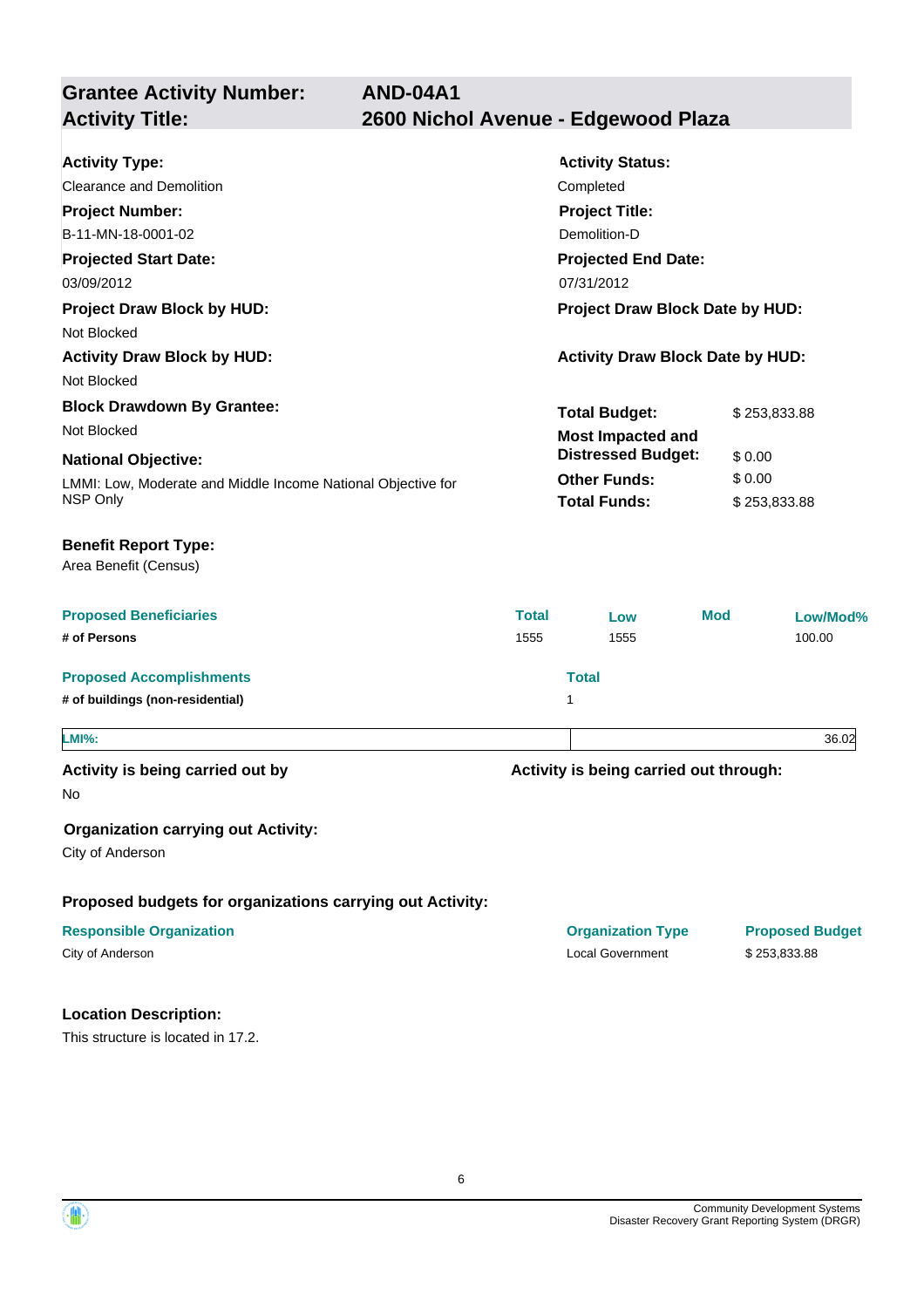### **Activity Description:**

The will be the removal of a blighted structures in an area where the City is putting mechanisms in place for residential and economic development actvities.

**Environmental Assessment:** COMPLETED

**Environmental** None



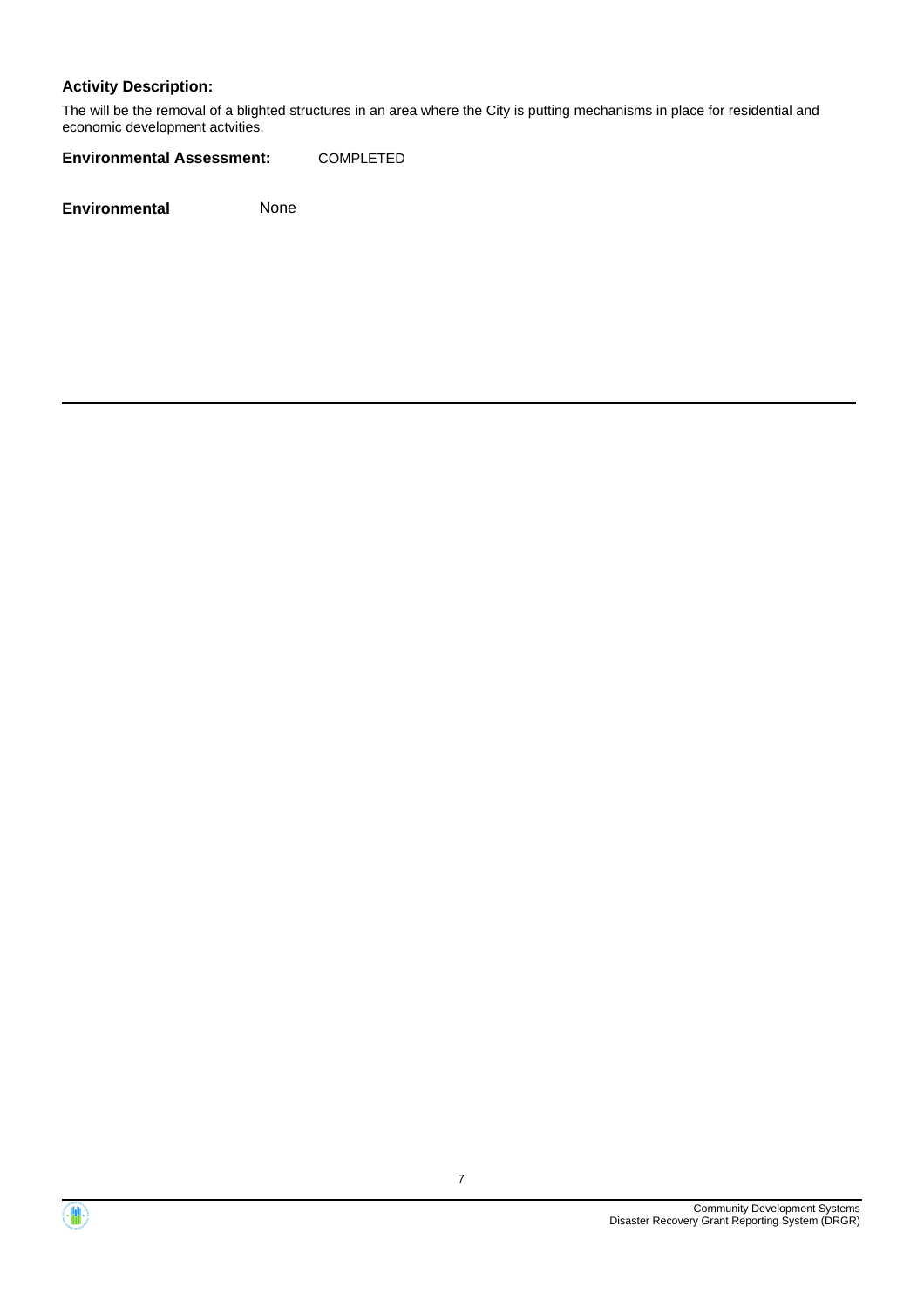**AND-04A2**

**Grantee Activity Number: Activity Title: Edgewood Area Demolition**

| <b>Activity Type:</b>                                        | <b>Activity Status:</b>                 |             |  |
|--------------------------------------------------------------|-----------------------------------------|-------------|--|
| Clearance and Demolition                                     | Completed                               |             |  |
| <b>Project Number:</b>                                       | <b>Project Title:</b>                   |             |  |
| B-11-MN-18-0001-02                                           | Demolition-D                            |             |  |
| <b>Projected Start Date:</b>                                 | <b>Projected End Date:</b>              |             |  |
| 04/01/2014                                                   | 07/31/2014                              |             |  |
| <b>Project Draw Block by HUD:</b>                            | <b>Project Draw Block Date by HUD:</b>  |             |  |
| Not Blocked                                                  |                                         |             |  |
| <b>Activity Draw Block by HUD:</b>                           | <b>Activity Draw Block Date by HUD:</b> |             |  |
| Not Blocked                                                  |                                         |             |  |
| <b>Block Drawdown By Grantee:</b>                            | <b>Total Budget:</b>                    | \$92,541.64 |  |
| Not Blocked                                                  | <b>Most Impacted and</b>                |             |  |
| <b>National Objective:</b>                                   | <b>Distressed Budget:</b>               | \$0.00      |  |
| LMMI: Low, Moderate and Middle Income National Objective for | <b>Other Funds:</b>                     | \$0.00      |  |
| NSP Only                                                     | <b>Total Funds:</b>                     | \$92,541.64 |  |
|                                                              |                                         |             |  |

#### **Benefit Report Type:**

NA

| <b>Proposed Accomplishments</b> | <b>Total</b> |
|---------------------------------|--------------|
| # of Singlefamily Units         | 12           |
| # of Housing Units              | 12           |
| # of Properties                 | 12           |

| Activity is being carried out by |  |  |  |  |  |
|----------------------------------|--|--|--|--|--|
|----------------------------------|--|--|--|--|--|

No

#### **Organization carrying out Activity:**

City of Anderson

#### **Proposed budgets for organizations carrying out Activity:**

#### **Responsible Organization Organization Type Proposed Budget**

#### **Location Description:**

CT 4.3

**Activity is being carried out through:**

City of Anderson \$92,541.64

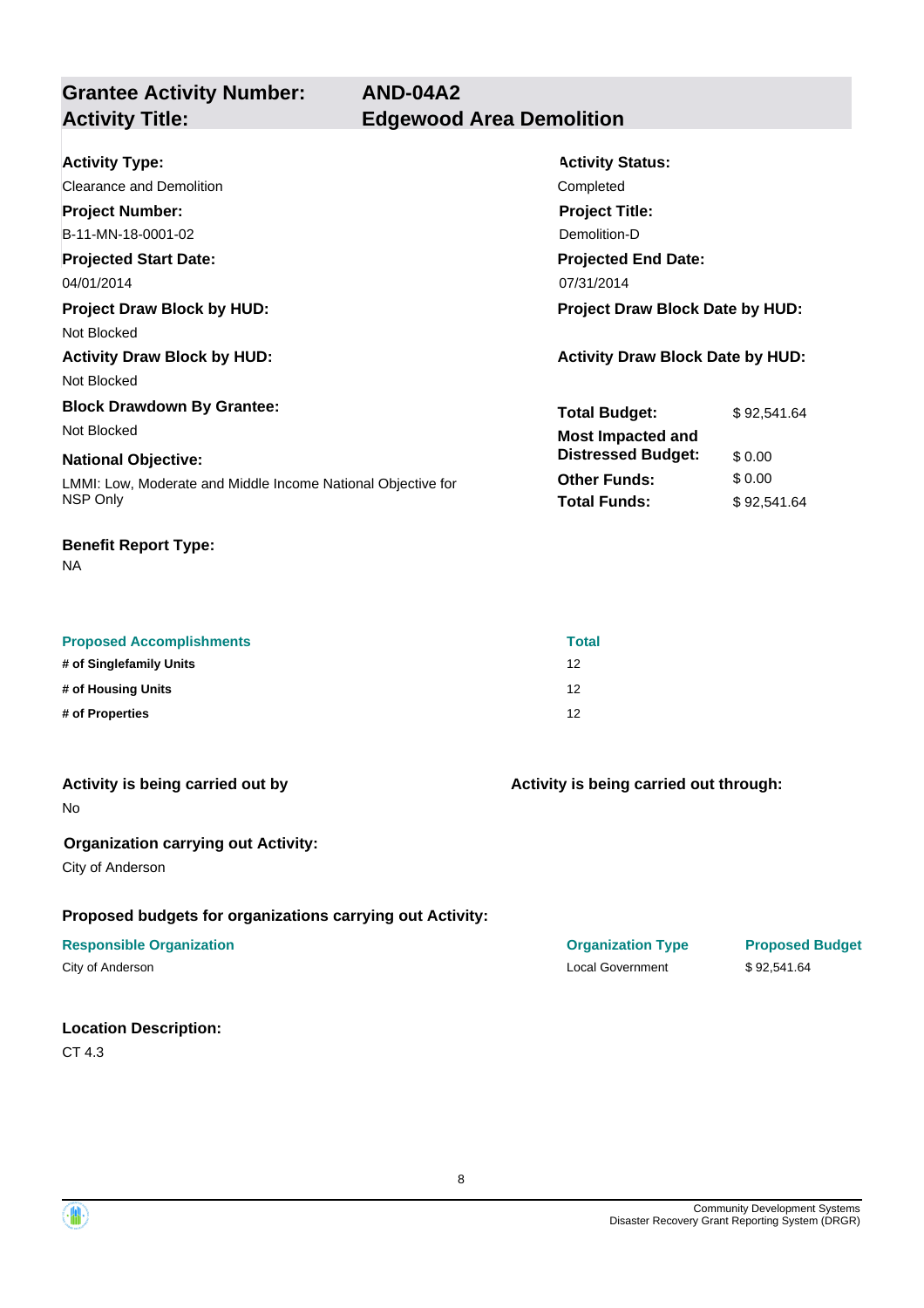#### **Activity Description:**

Demolition of blighted structures surrounding the Edgewood plaza area.

**Environmental Assessment:** COMPLETED

**Environmental** None

# **Project # / B-11-MN-18-0001-03 / New Construction**

#### **Grantee Activity Number: AND-12a Activity Title: 1603 WEST 12TH STREET - NEW CONSTRUCTION**

| <b>Activity Type:</b>                                        |                                        | <b>Activity Status:</b>                 |             |          |  |  |  |
|--------------------------------------------------------------|----------------------------------------|-----------------------------------------|-------------|----------|--|--|--|
| Construction of new housing<br>Completed                     |                                        |                                         |             |          |  |  |  |
| <b>Project Number:</b>                                       |                                        | <b>Project Title:</b>                   |             |          |  |  |  |
| B-11-MN-18-0001-03<br><b>New Construction</b>                |                                        |                                         |             |          |  |  |  |
| <b>Projected Start Date:</b>                                 |                                        | <b>Projected End Date:</b>              |             |          |  |  |  |
| 08/15/2011                                                   |                                        | 12/31/2012                              |             |          |  |  |  |
| <b>Project Draw Block by HUD:</b>                            | <b>Project Draw Block Date by HUD:</b> |                                         |             |          |  |  |  |
| Not Blocked                                                  |                                        |                                         |             |          |  |  |  |
| <b>Activity Draw Block by HUD:</b>                           |                                        | <b>Activity Draw Block Date by HUD:</b> |             |          |  |  |  |
| Not Blocked                                                  |                                        |                                         |             |          |  |  |  |
| <b>Block Drawdown By Grantee:</b>                            |                                        | <b>Total Budget:</b>                    | \$40,794.47 |          |  |  |  |
| Not Blocked                                                  |                                        | <b>Most Impacted and</b>                |             |          |  |  |  |
| <b>National Objective:</b>                                   |                                        | <b>Distressed Budget:</b>               | \$0.00      |          |  |  |  |
| LMMI: Low, Moderate and Middle Income National Objective for |                                        | <b>Other Funds:</b>                     | \$0.00      |          |  |  |  |
| NSP Only                                                     |                                        | <b>Total Funds:</b>                     | \$40,794.47 |          |  |  |  |
| <b>Benefit Report Type:</b>                                  |                                        |                                         |             |          |  |  |  |
| Direct (Households)                                          |                                        |                                         |             |          |  |  |  |
| <b>Proposed Beneficiaries</b>                                | <b>Total</b>                           | Low                                     | <b>Mod</b>  | Low/Mod% |  |  |  |
| # Owner Households                                           | 1                                      | 1                                       |             | 100.00   |  |  |  |



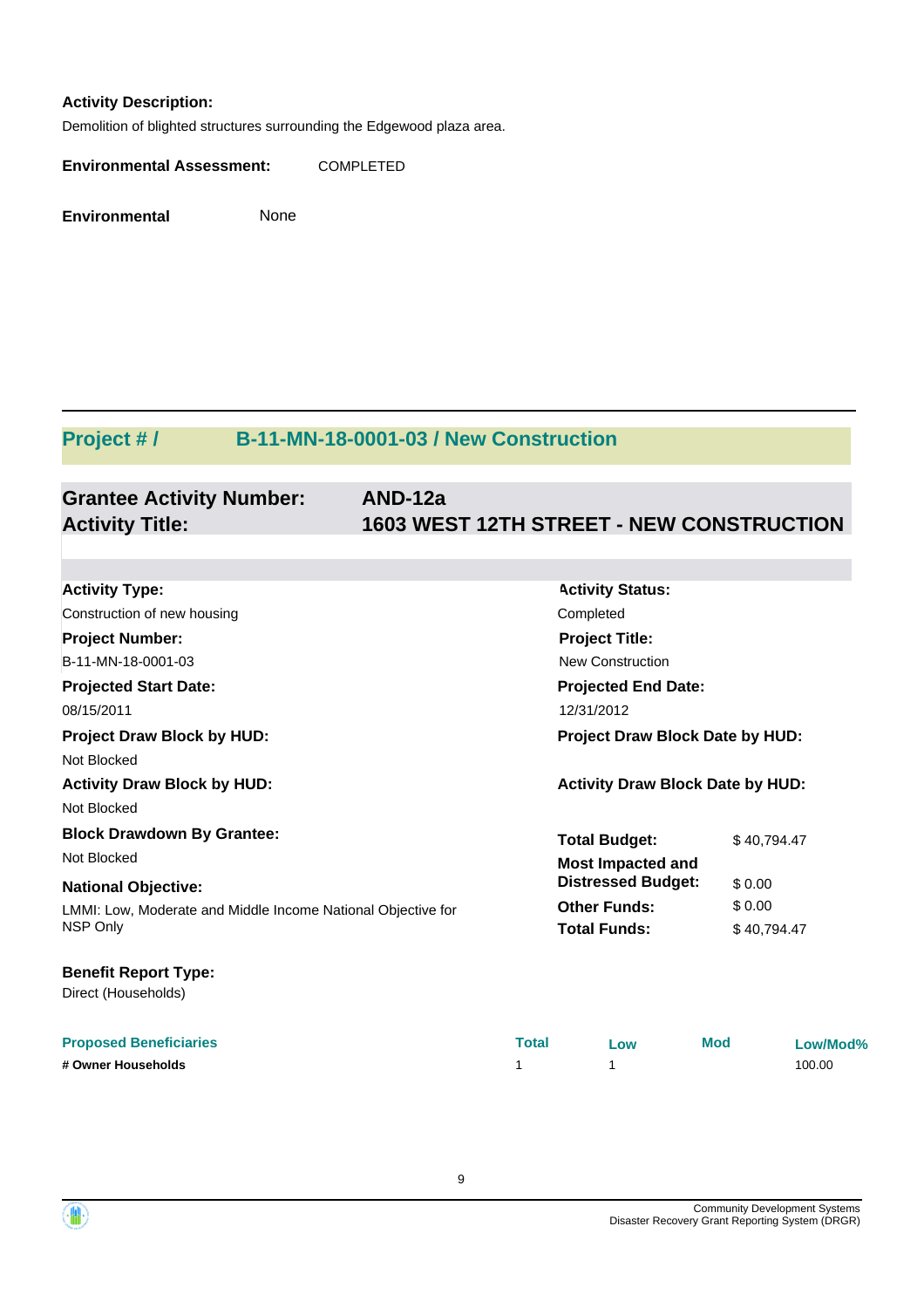| # of Households                 |              | 100.00 |
|---------------------------------|--------------|--------|
| <b>Proposed Accomplishments</b> | <b>Total</b> |        |
| # of Singlefamily Units         |              |        |
| # of Housing Units              |              |        |
| #Units exceeding Energy Star    |              |        |

No

#### **Organization carrying out Activity:**

City of Anderson

#### **Proposed budgets for organizations carrying out Activity:**

| <b>Responsible Organization</b> | <b>Organization Type</b> | <b>Proposed Budget</b> |
|---------------------------------|--------------------------|------------------------|
| City of Anderson                | Local Government         | \$40.794.47            |

**Activity is being carried out through:**

#### **Location Description:**

LOT #28 & EAST HALF OF LOT #27, MILLER & JUDD ADDITION, TO THE CITY OF ANDERSON, AS RECORDED IN PLAT BOOK 4, PAGE 113, IN THE OFFICE OF THE RECORDER OF MADISON COUNTY, INDIANA LOCATED IN C.T.B.G 4.1, COMMONLY KNOWN AS 1603 WEST 12TH STREET, ANDERSON, INDIANA.

#### **Activity Description:**

NEW CONSTRUCTION OF A SINGLE FAMILY DWELLING THAT WILL PROVIDE SAFE, SANITARY AND AFFORDABLE HOUSING TO AN INCOME ELIGIBLE FAMILY FOR FIRST TIME HOMEOWNERSHIP. THE SINGLE FAMILY DWELLING BE ENERGY STAR CERTIFIED. HOUSE WAS CONSTRUCTED WITH HABITAT FOR HUMANITY OF MADISON COUNTY.

**Environmental Assessment:** COMPLETED

**Environmental** None

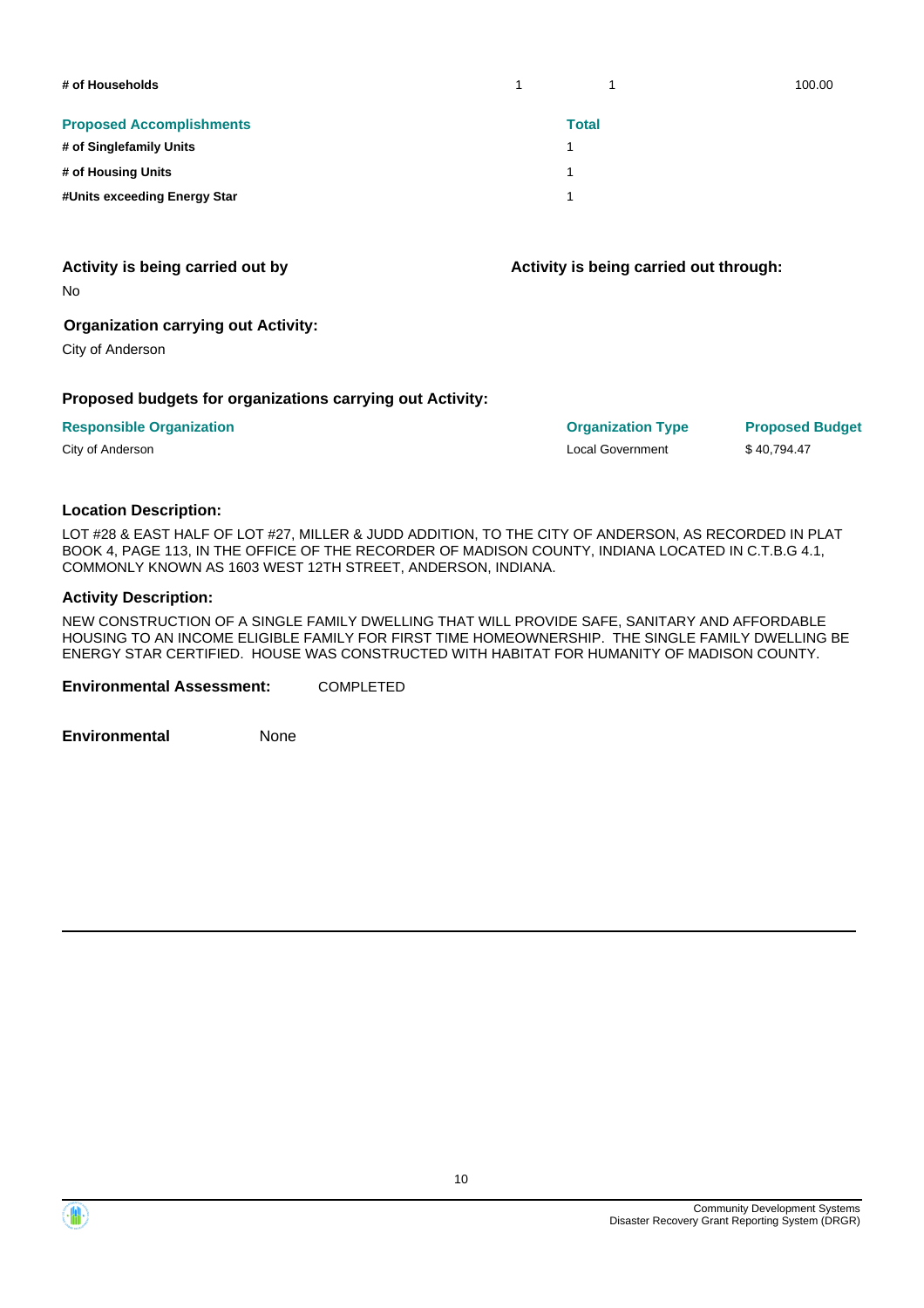**Grantee Activity Number:**

# **AND-12b Activity Title: 1904 SHERIDAN - NEW CONSTRUCTION**

| <b>Activity Type:</b>                                        | <b>Activity Status:</b>                 |             |
|--------------------------------------------------------------|-----------------------------------------|-------------|
| Construction of new housing                                  | Completed                               |             |
| <b>Project Number:</b>                                       | <b>Project Title:</b>                   |             |
| B-11-MN-18-0001-03                                           | <b>New Construction</b>                 |             |
| <b>Projected Start Date:</b>                                 | <b>Projected End Date:</b>              |             |
| 08/15/2011                                                   | 12/31/2012                              |             |
| <b>Project Draw Block by HUD:</b>                            | Project Draw Block Date by HUD:         |             |
| Not Blocked                                                  |                                         |             |
| <b>Activity Draw Block by HUD:</b>                           | <b>Activity Draw Block Date by HUD:</b> |             |
| Not Blocked                                                  |                                         |             |
| <b>Block Drawdown By Grantee:</b>                            | <b>Total Budget:</b>                    | \$47,039.73 |
| Not Blocked                                                  | <b>Most Impacted and</b>                |             |
| <b>National Objective:</b>                                   | <b>Distressed Budget:</b>               | \$0.00      |
| LMMI: Low, Moderate and Middle Income National Objective for | <b>Other Funds:</b>                     | \$0.00      |
| NSP Only                                                     | <b>Total Funds:</b>                     | \$47,039.73 |

#### **Benefit Report Type:**

Direct (Households)

| <b>Proposed Beneficiaries</b>   | <b>Total</b> | Low          | <b>Mod</b> | Low/Mod% |
|---------------------------------|--------------|--------------|------------|----------|
| # Owner Households              |              |              |            | 100.00   |
| # of Households                 |              |              |            | 100.00   |
| <b>Proposed Accomplishments</b> |              | <b>Total</b> |            |          |
| # of Singlefamily Units         | 1            |              |            |          |
| # of Housing Units              |              |              |            |          |
| #Units exceeding Energy Star    |              |              |            |          |

#### **Activity is being carried out by**

No

#### **Organization carrying out Activity:**

City of Anderson

### **Proposed budgets for organizations carrying out Activity:**

# **Responsible Organization COVID-10 COVID-10 Organization Type Proposed Budget**

**Activity is being carried out through:**

City of Anderson \$47,039.73

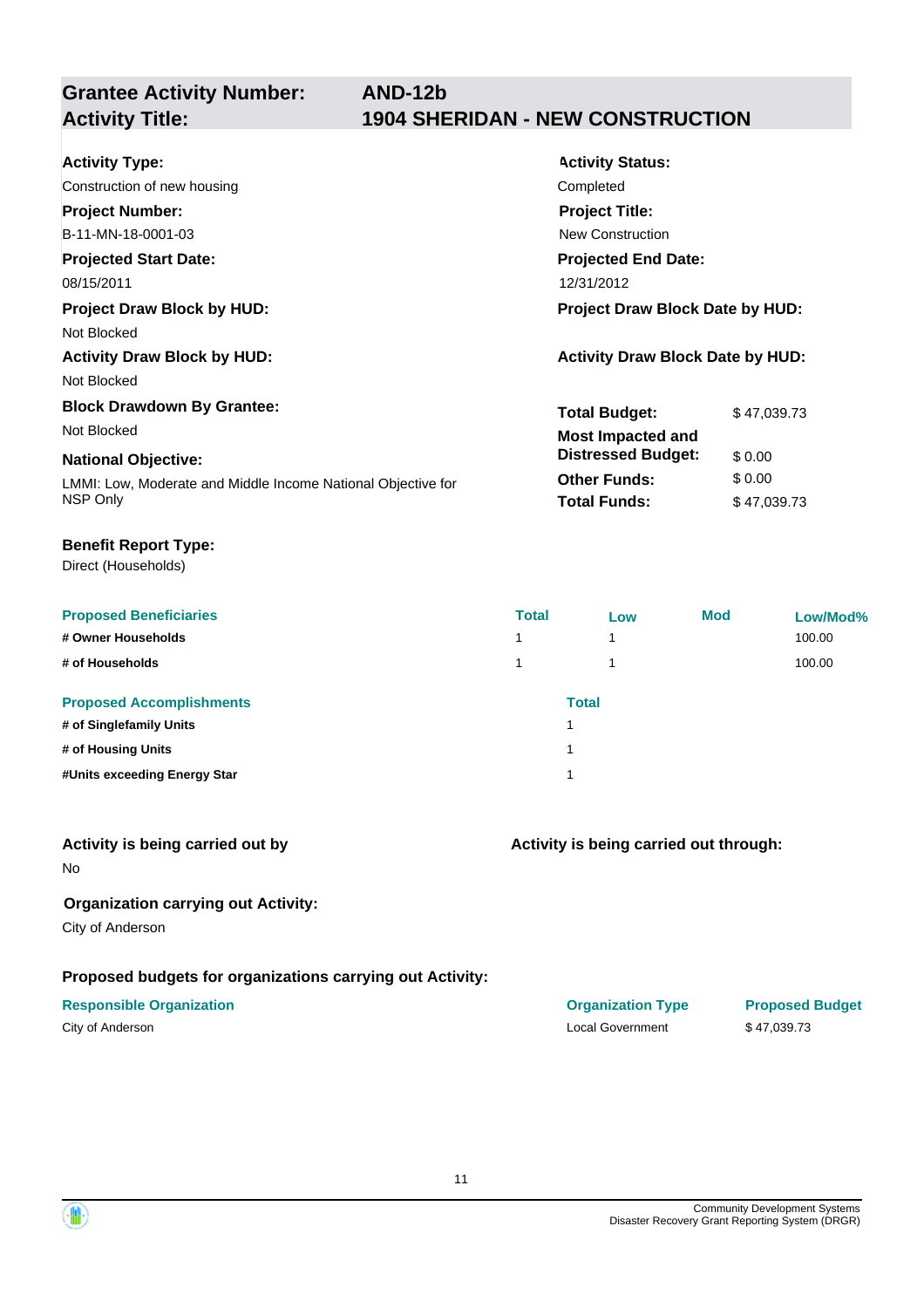#### **Location Description:**

LOT #81 IN WOODLAWN ADDITION. COMMONLY KNOWN AS 1904 SHERIDAN ST, ANDERSON, INDIANA.

#### **Activity Description:**

NEW CONSTRUCTION OF A SINGLE FAMILY DWELLING THAT WILL PROVIDE DECENT, SAFE AND AFFORDABLE HOUSING TO AN INCOME ELIGIBLE FAMILY FOR A FIRST TIME HOMEOWNER. THE SINGLE FAMILY DWELLING WILL BE ENERGY STAR CERTIFIED. HOUSE WAS CONSTRUCTED THROUGH HABITAT FOR HUMANITY OF MADISON COUNTY.

**Environmental Assessment:** COMPLETED

**Environmental** None

# **Project # / B-11-MN-18-0001-04 / Acquisition/Rehabilitation (B)**

| <b>Grantee Activity Number:</b><br><b>Activity Title:</b>     | <b>AND-14-H2-B</b><br><b>Rental Rehabilitation (B)</b> |                                         |              |
|---------------------------------------------------------------|--------------------------------------------------------|-----------------------------------------|--------------|
| <b>Activity Type:</b>                                         |                                                        | <b>Activity Status:</b>                 |              |
| Rehabilitation/reconstruction of residential structures       |                                                        | Completed                               |              |
| <b>Project Number:</b>                                        |                                                        | <b>Project Title:</b>                   |              |
| B-11-MN-18-0001-04                                            |                                                        | Acquisition/Rehabilitation (B)          |              |
| <b>Projected Start Date:</b>                                  |                                                        | <b>Projected End Date:</b>              |              |
| 03/04/2011                                                    |                                                        | 03/04/2014                              |              |
| <b>Project Draw Block by HUD:</b>                             |                                                        | <b>Project Draw Block Date by HUD:</b>  |              |
| Not Blocked                                                   |                                                        |                                         |              |
| <b>Activity Draw Block by HUD:</b>                            |                                                        | <b>Activity Draw Block Date by HUD:</b> |              |
| Not Blocked                                                   |                                                        |                                         |              |
| <b>Block Drawdown By Grantee:</b>                             |                                                        | <b>Total Budget:</b>                    | \$304.230.89 |
| Not Blocked                                                   |                                                        | <b>Most Impacted and</b>                |              |
| <b>National Objective:</b>                                    |                                                        | <b>Distressed Budget:</b>               | \$0.00       |
| LH25: Funds targeted for housing for households whose incomes |                                                        | <b>Other Funds:</b>                     | \$0.00       |
| are at or under 50% Area Median Income.                       |                                                        | <b>Total Funds:</b>                     | \$304,230.89 |

# **Benefit Report Type:**

Direct (Households)

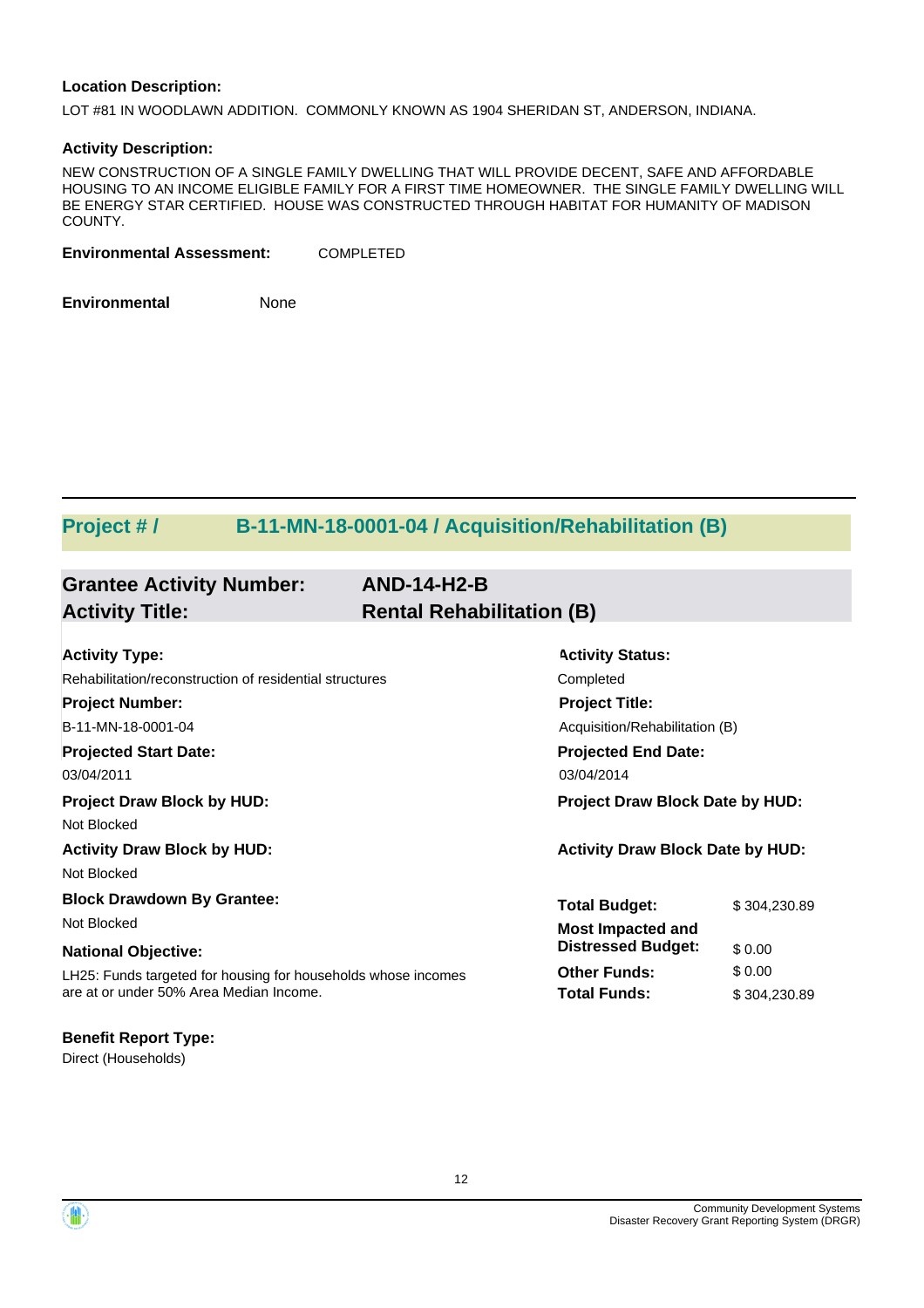| <b>Proposed Beneficiaries</b>   | <b>Total</b> | Low          | <b>Mod</b> | Low/Mod% |
|---------------------------------|--------------|--------------|------------|----------|
| # Renter Households             | 10           | 10           |            | 100.00   |
| # of Households                 | 10           | 10           |            | 100.00   |
| <b>Proposed Accomplishments</b> |              | <b>Total</b> |            |          |
| # of Singlefamily Units         | 7            |              |            |          |
| # of Multifamily Units          | 3            |              |            |          |
| # of Housing Units              | 10           |              |            |          |

#### **Activity is being carried out through:**

No

#### **Organization carrying out Activity:**

Flaherty and Collins

#### **Proposed budgets for organizations carrying out Activity:**

#### **Location Description:**

C.T.B.G. 4.1

#### **Activity Description:**

The rehabilitation component of this grant will be for the rehabilitation of 10 units in conjunction with Flaherty and Collins Tax Credit project. The primary purpose of this activity will be to provide affordable rental unit to households at or below 50% of the area medium income. These rental units will meet the NSP requirement that at least 25% of the NSP funds will be used for the direct benefit for families at or below 50% of AMI. Duration or terms of assistance: The duration of rental and homeownership period will continue until the expiration of the affordability period based on the NSP investment.

**Environmental Assessment:** COMPLETED

**Environmental** None

13



**Responsible Organization Organization Type Proposed Budget** Flaherty and Collins **According to the Struck Collins** Unknown **1999** Unknown \$ 304,230.89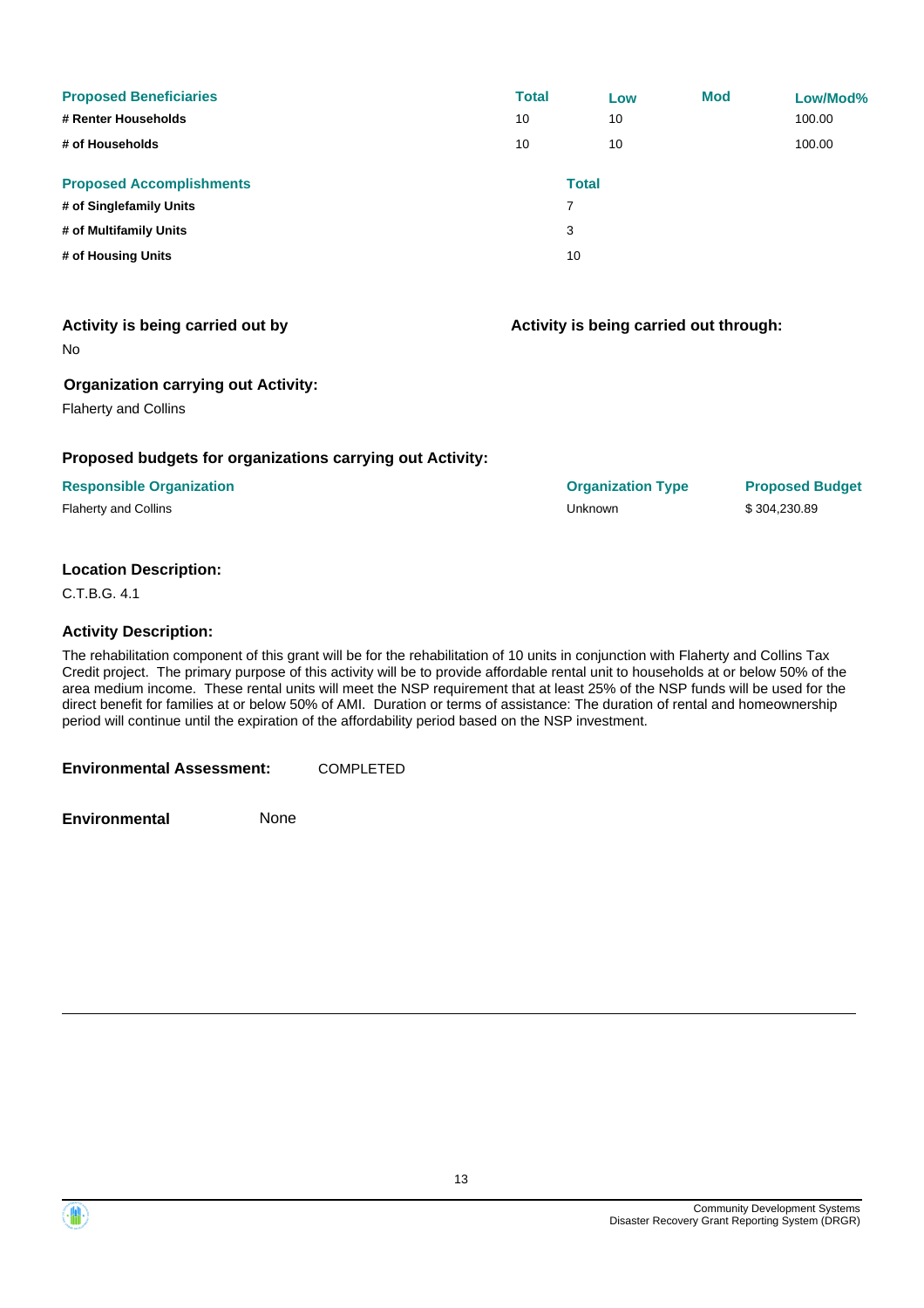**AND-14H1**

# **Grantee Activity Number: Activity Title: Celebration Rehab**

**Activity Status:**

**Project Title:**

**Projected End Date:**

Acquisition/Rehabilitation (B)

**Total Budget:** \$89,063.02

**Other Funds:** \$ 0.00 **Total Funds:** \$ 89,063.02

**Distressed Budget:** \$ 0.00

#### Rehabilitation/reconstruction of residential structures Completed **Project Number:**

B-11-MN-18-0001-04

# **Projected Start Date:**

01/01/2011 07/31/2014 07/31/2014

## **Project Draw Block by HUD: Project Draw Block Date by HUD:**

Not Blocked

# Activity Draw Block by HUD:  $\overline{A}$  Activity Draw Block Date by HUD:

Not Blocked

## **Block Drawdown By Grantee:** Not Blocked **Most Impacted and**

#### **National Objective:**

LMMI: Low, Moderate and Middle Income National Objective for NSP Only

#### **Benefit Report Type:**

Direct (Households)

| <b>Proposed Beneficiaries</b>       | <b>Total</b> | Low          | <b>Mod</b> | Low/Mod% |
|-------------------------------------|--------------|--------------|------------|----------|
| # Renter Households                 |              | 1            |            | 100.00   |
| # of Households                     |              | 1            |            | 100.00   |
| <b>Proposed Accomplishments</b>     |              | <b>Total</b> |            |          |
| # of Singlefamily Units             |              |              |            |          |
| # of Housing Units                  |              |              |            |          |
| #Units exceeding Energy Star        |              |              |            |          |
| #Units with bus/rail access         |              |              |            |          |
| #Low flow showerheads               |              |              |            |          |
| #Low flow toilets                   |              |              |            |          |
| #Dishwashers replaced               |              |              |            |          |
| #Refrigerators replaced             |              |              |            |          |
| #Light fixtures (outdoors) replaced |              |              |            |          |
| #Light Fixtures (indoors) replaced  |              |              |            |          |
| #Replaced hot water heaters         |              |              |            |          |
| #Replaced thermostats               |              |              |            |          |
| #Efficient AC added/replaced        |              |              |            |          |
| #Energy Star Replacement Windows    |              |              |            |          |

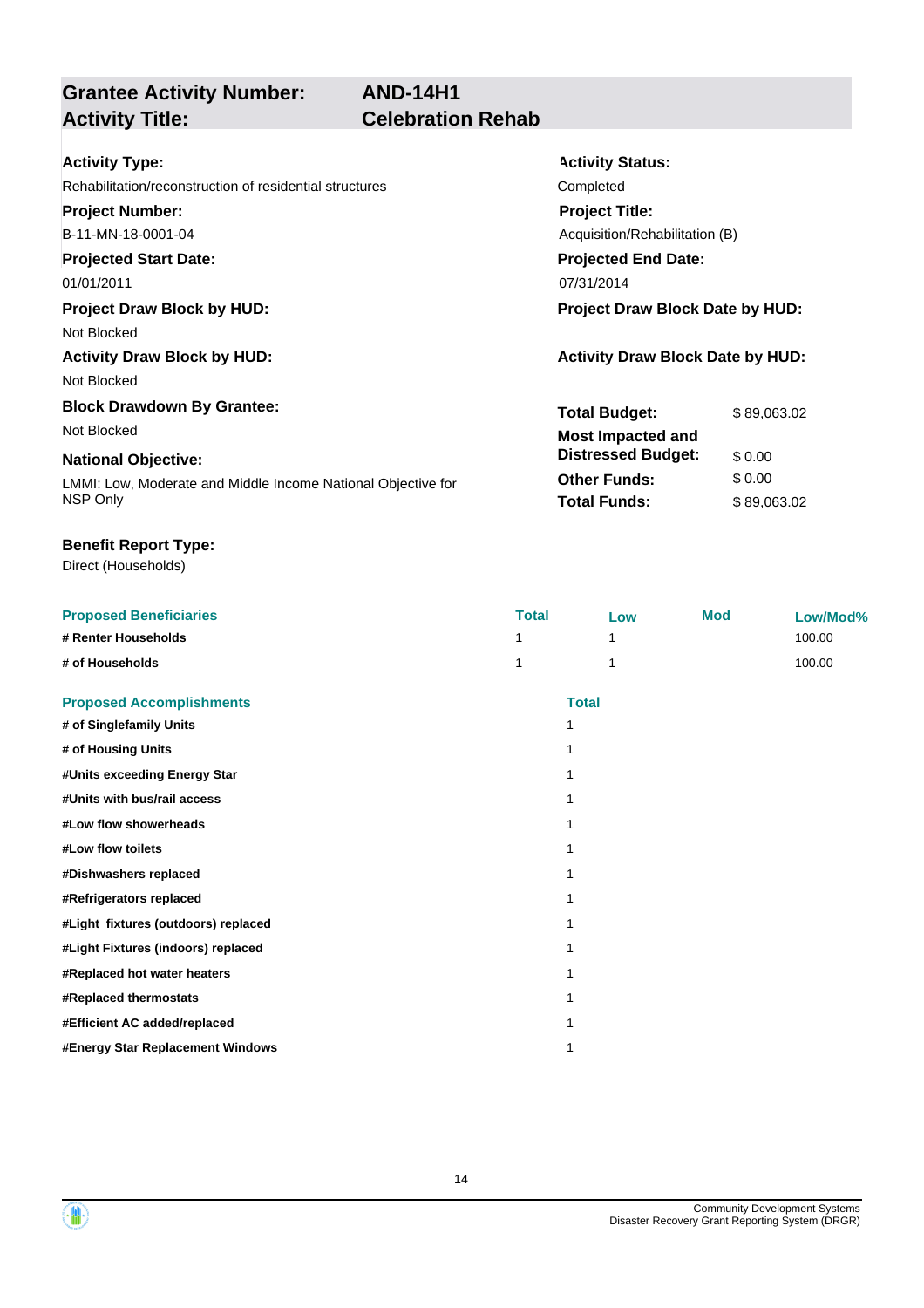No

#### **Organization carrying out Activity:**

Anderson Housing Authority

#### **Proposed budgets for organizations carrying out Activity:**

| <b>Responsible Organization</b> | <b>Organization Type</b> | <b>Proposed Budget</b> |
|---------------------------------|--------------------------|------------------------|
| Anderson Housing Authority      | Non-Profit               | \$0.00                 |
| City of Anderson                | Local Government         | \$89,063.02            |

#### **Location Description:**

C.T.B.G. 4.1

#### **Activity Description:**

The acquisition of abandoned, vacant or foreclosed properties for the purpose of providing housing untis in the form of homeownership for households at or above 51% to 120% of area medium inocme. The properties acquired will be rehabilitated and sold for the purpose of increasing homeownership.

**Environmental Assessment:** COMPLETED

**Environmental** None

#### **Activity is being carried out through:**

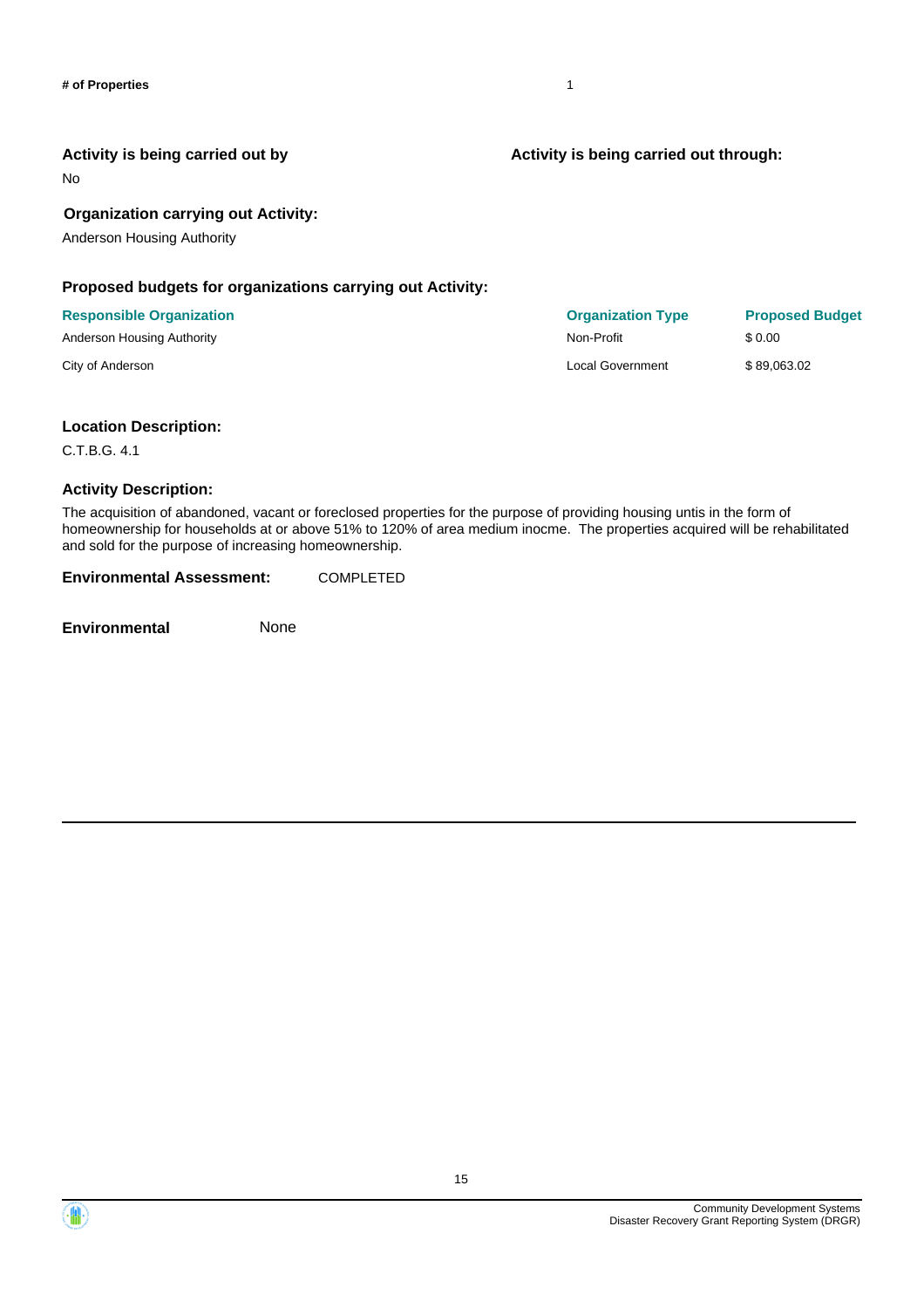# **Grantee Activity Number:**

| <b>Activity Type:</b>                                        | <b>Activity Status:</b>                 |             |
|--------------------------------------------------------------|-----------------------------------------|-------------|
| Rehabilitation/reconstruction of residential structures      | Completed                               |             |
| <b>Project Number:</b>                                       | <b>Project Title:</b>                   |             |
| B-11-MN-18-0001-04                                           | Acquisition/Rehabilitation (B)          |             |
| <b>Projected Start Date:</b>                                 | <b>Projected End Date:</b>              |             |
| 12/09/2011                                                   | 06/01/2012                              |             |
| <b>Project Draw Block by HUD:</b>                            | <b>Project Draw Block Date by HUD:</b>  |             |
| Not Blocked                                                  |                                         |             |
| <b>Activity Draw Block by HUD:</b>                           | <b>Activity Draw Block Date by HUD:</b> |             |
| Not Blocked                                                  |                                         |             |
| <b>Block Drawdown By Grantee:</b>                            | <b>Total Budget:</b>                    | \$88,495.15 |
| Not Blocked                                                  | <b>Most Impacted and</b>                |             |
| <b>National Objective:</b>                                   | <b>Distressed Budget:</b>               | \$0.00      |
| LMMI: Low, Moderate and Middle Income National Objective for | <b>Other Funds:</b>                     | \$0.00      |
| NSP Only                                                     | <b>Total Funds:</b>                     | \$88,495.15 |

#### **Benefit Report Type:**

Direct (Households)

| <b>Proposed Beneficiaries</b><br># Owner Households<br># of Households           | <b>Total</b><br>1<br>1. | Low          | <b>Mod</b> | Low/Mod%<br>100.00<br>100.00 |
|----------------------------------------------------------------------------------|-------------------------|--------------|------------|------------------------------|
| <b>Proposed Accomplishments</b><br># of Singlefamily Units<br># of Housing Units |                         | <b>Total</b> |            |                              |

#### **Activity is being carried out by**

No

### **Organization carrying out Activity:**

City of Anderson

## **Proposed budgets for organizations carrying out Activity:**

## **Responsible Organization Organization Type Proposed Budget**

## **Activity is being carried out through:**

City of Anderson Local Government \$ 88,495.15

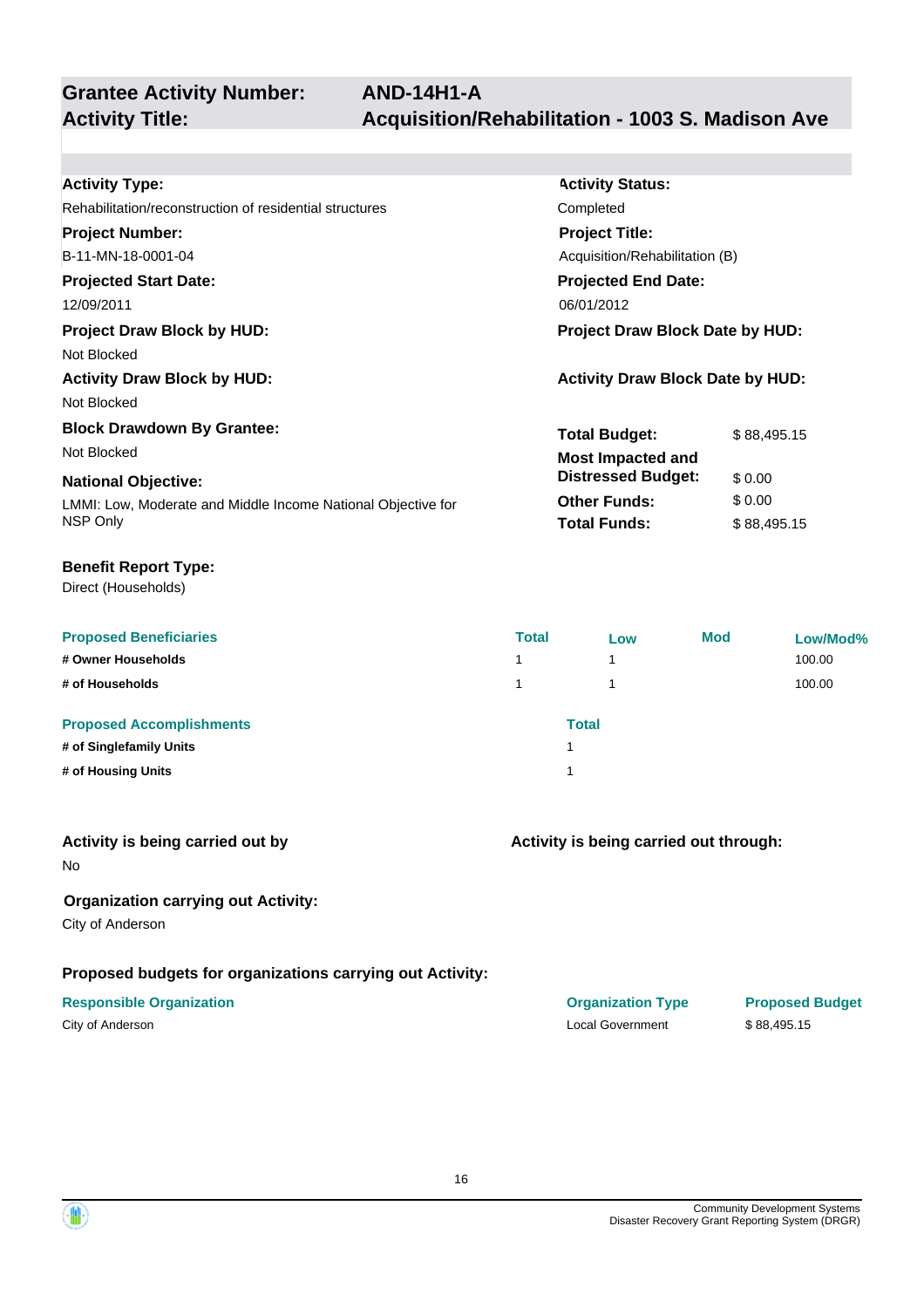#### **Location Description:**

C.T.B.G. 4.1

#### **Activity Description:**

The acquisition and rehabilitation of a forclosed, vacant and abandoned propery based on HUD's definition for the sole purpose of providing a single family unit for homeownership for a household at or above 51% to 120% of area medium income.

| <b>Environmental Assessment:</b> | <b>COMPLETED</b> |
|----------------------------------|------------------|
|                                  |                  |

**Environmental** None

# **Project # / B-11-MN-18-0001-05 / Administration**

| <b>Grantee Activity Number:</b><br><b>Activity Title:</b>     | AND-14A<br><b>Administration</b> |                                         |              |
|---------------------------------------------------------------|----------------------------------|-----------------------------------------|--------------|
|                                                               |                                  |                                         |              |
| <b>Activity Type:</b>                                         |                                  | <b>Activity Status:</b>                 |              |
| Administration                                                |                                  | Completed                               |              |
| <b>Project Number:</b>                                        |                                  | <b>Project Title:</b>                   |              |
| B-11-MN-18-0001-05                                            |                                  | Administration                          |              |
| <b>Projected Start Date:</b>                                  |                                  | <b>Projected End Date:</b>              |              |
| 03/04/2011                                                    |                                  | 03/04/2014                              |              |
| <b>Project Draw Block by HUD:</b>                             |                                  | Project Draw Block Date by HUD:         |              |
| Not Blocked                                                   |                                  |                                         |              |
| <b>Activity Draw Block by HUD:</b>                            |                                  | <b>Activity Draw Block Date by HUD:</b> |              |
| Not Blocked                                                   |                                  |                                         |              |
| <b>Block Drawdown By Grantee:</b>                             |                                  | <b>Total Budget:</b>                    | \$120,167.08 |
| Not Blocked                                                   |                                  | <b>Most Impacted and</b>                |              |
| <b>National Objective:</b>                                    |                                  | <b>Distressed Budget:</b>               | \$0.00       |
| Not Applicable - (for Planning/Administration or Unprogrammed |                                  | <b>Other Funds:</b>                     | \$0.00       |
| Funds only)                                                   |                                  | <b>Total Funds:</b>                     | \$120,167.08 |
| <b>Benefit Report Type:</b>                                   |                                  |                                         |              |

NA



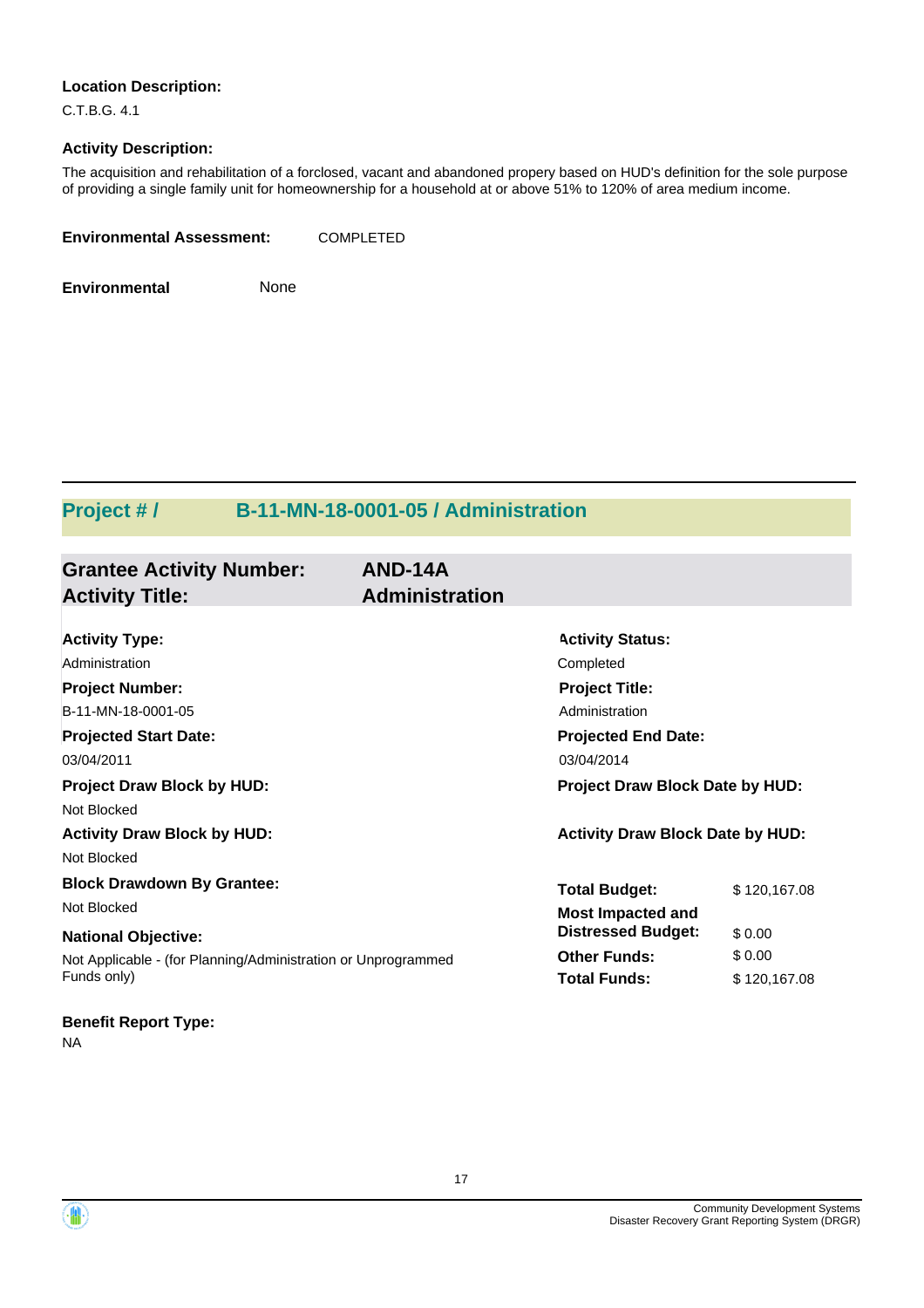No

#### **Organization carrying out Activity:**

City of Anderson

#### **Proposed budgets for organizations carrying out Activity:**

#### **Responsible Organization Organization Type Proposed Budget**

City of Anderson Local Government \$ 120,167.08

#### **Location Description:**

N/A

#### **Activity Description:**

The payment for reasonable administrative costs and carrying charges related to the planning and execution of the neighborhood stabilization program. These costs will include but not limited to staff oversight and related costs, housing counseling, legal costs, appraisal fees, environmental fees, etc.

#### **Environmental Assessment:**

**Environmental** None

# **Action Plan Comments:**

- Reviewer 2011-04-05: Plan rejected to allow grantee to enter projects and activities.
- 2011-04-12: Plan rejected to allow grantee to modify national objective and performance measurements for demolition activity. Reviewer -
- Reviewer 2011-04-22: Plan approved following complete approval process.
- Reviewer 2011-07-22: Plan approved in advance of QPR for FFY2011Q3.
- Reviewer 2011-10-27: Plan approved in advance of QPR for Q4 FFY 2011.
- 2011-12-28: Budget and performance modifications, not rising to the definition of substantial amendment as defined in citizen participation plan, reviewed for eligibility. Modifications appear to be elgible. Reviewer -

18

**Activity is being carried out through:**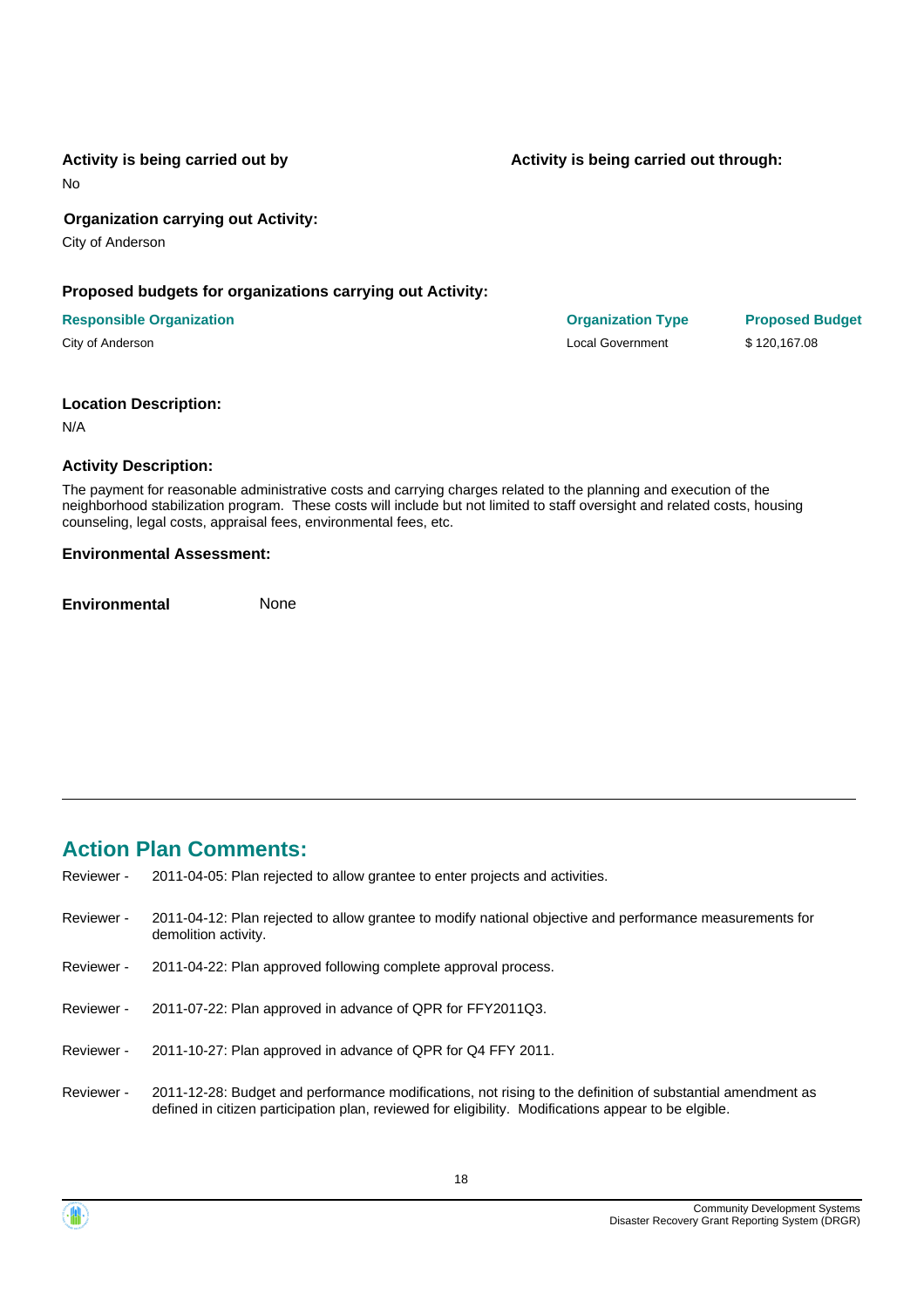- Reviewer 2012-04-30: Plan reviewed in advance of QPR for Q2 FFY 2012.
- Reviewer 2012-10-10: Plan reviewed in advance of QPR for Q4 FFY 2012.
- 2013-07-25: Plan reviewed in advance of QPR for Q3 FFY 2013. National objective modified to demonstrate compliance with low-income targeting requirement. Reviewer -
- Reviewer 2014-04-15: Plan approved for additional commitments to be entered.
- Reviewer 2014-05-01: Plan approved in advance of QPR submission.
- Reviewer 2014-09-15: Plan approved in advance of QPR submission.
- Reviewer Grantee updated proposed budgets as part of data clean-up in preparation for close-out.
- Reviewer AB changes made to prepare for close-out.
- Reviewer Change made to reopen an activity in hopes of correcting an error AB
- Reviewer AB reviewed and approved changes to bring admin in line.
- Reviewer AB reviewed and approved corrections to admin and overall grant to bring admin percentage into compliance.

19

- Reviewer AB reviewed and approved. Completing information in preparation for close-out.
- Reviewer AB reviewed and approved. Changes made in preparation for close-out.
- Reviewer AB- reviewed and approved. Changes in preparation for close-out.

# **Action Plan History**

| <b>Version</b>        | <b>Date</b> |
|-----------------------|-------------|
| B-11-MN-18-0001 AP#1  | 10/27/2011  |
| B-11-MN-18-0001 AP#2  | 12/28/2011  |
| B-11-MN-18-0001 AP#3  | 04/30/2012  |
| B-11-MN-18-0001 AP#4  | 10/10/2012  |
| B-11-MN-18-0001 AP#5  | 11/29/2012  |
| B-11-MN-18-0001 AP#6  | 07/25/2013  |
| B-11-MN-18-0001 AP#7  | 04/15/2014  |
| B-11-MN-18-0001 AP#8  | 05/01/2014  |
| B-11-MN-18-0001 AP#9  | 09/15/2014  |
| B-11-MN-18-0001 AP#10 | 07/16/2015  |
| B-11-MN-18-0001 AP#11 | 08/06/2019  |
| B-11-MN-18-0001 AP#12 | 08/09/2019  |
| B-11-MN-18-0001 AP#13 | 10/28/2019  |
| B-11-MN-18-0001 AP#14 | 11/01/2019  |
|                       |             |